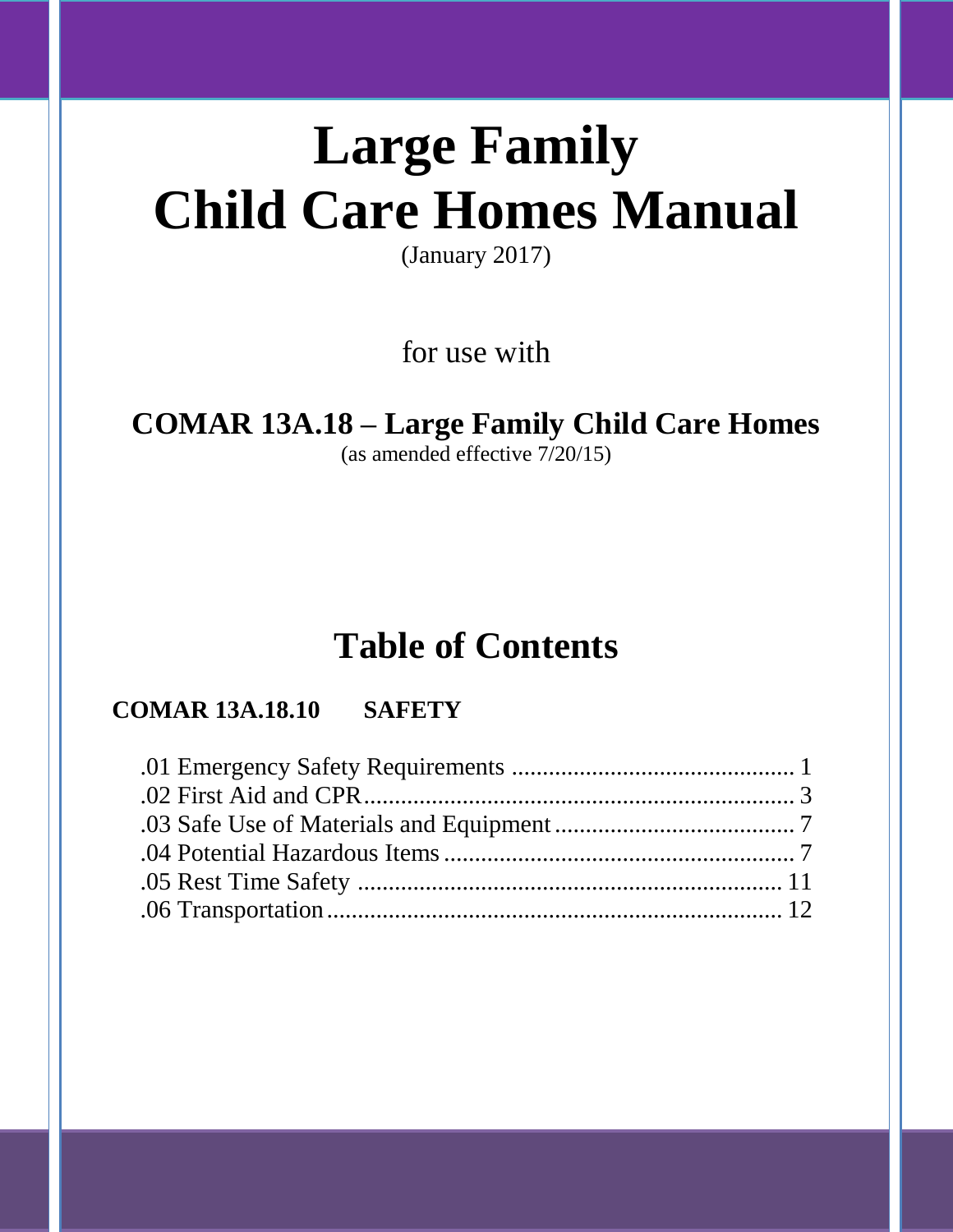- **01. Emergency Safety Requirements.**
	- A. **Emergency and Disaster Plan.**
		- **(1) The provider or a staff member shall:**
			- (a) **Complete emergency preparedness training that is approved by the office; and**
			- (b) **As part of the approved emergency preparedness training, prepare a written emergency and disaster plan for the child care home.**
		- **(2) The provider shall maintain the emergency and disaster plan prepared in accordance with §A(1)(b) of this regulation.**
		- **(3) The emergency and disaster plan shall:**
			- (a) **Establish procedures for:**
				- **(i) Evacuating the child care home, including an evacuation route;**
				- **(ii) Relocating staff and children to a designated safe site;**
				- **(iii) Sheltering in place in the event that evacuation is not feasible;**
				- **(iv) Notifying parents of children in care; and**
				- **(v) Addressing the individual needs of children, including children with special needs;**
			- (b) **Contain:**
				- **(i) The name of, and contact information for the local emergency operations center;**
				- **(ii) Assignment of staff responsibilities during an emergency or disaster;**
				- **(iii) A list of local emergency services numbers; and**
				- **(iv) The radio station call sign and frequency for the local Emergency Alert System;**
			- (c) **Be practiced by staff and children at least:**
				- **(i) Once per month for fire evacuation; and**
				- **(ii) Twice per year for other emergency and disaster situations; and**
			- (d) **Be updated at least annually.**
		- **(4) A copy of the emergency escape route floor plan shall be posted in each area and room in the child care home.**

*INTENT: In case of an emergency or a disaster, an approved emergency disaster plan must be in place with emergency escape route floor plans posted throughout the facility. Evacuation drills must occur regularly so that all staff and children can evacuate promptly and safely and proceed to an alternate sheltered location.*

*INSPECTION REPORT ITEM: "Emergency Escape Route Posted"*

#### *COMPLIANCE CRITERIA:*

- *Emergency disaster plan*
	- *The large family child care home has an emergency disaster plan that has been approved by the training organization.*
	- *The plan specifies an alternate sheltered location.*
	- *The plan is practiced by staff and children at least twice a year.*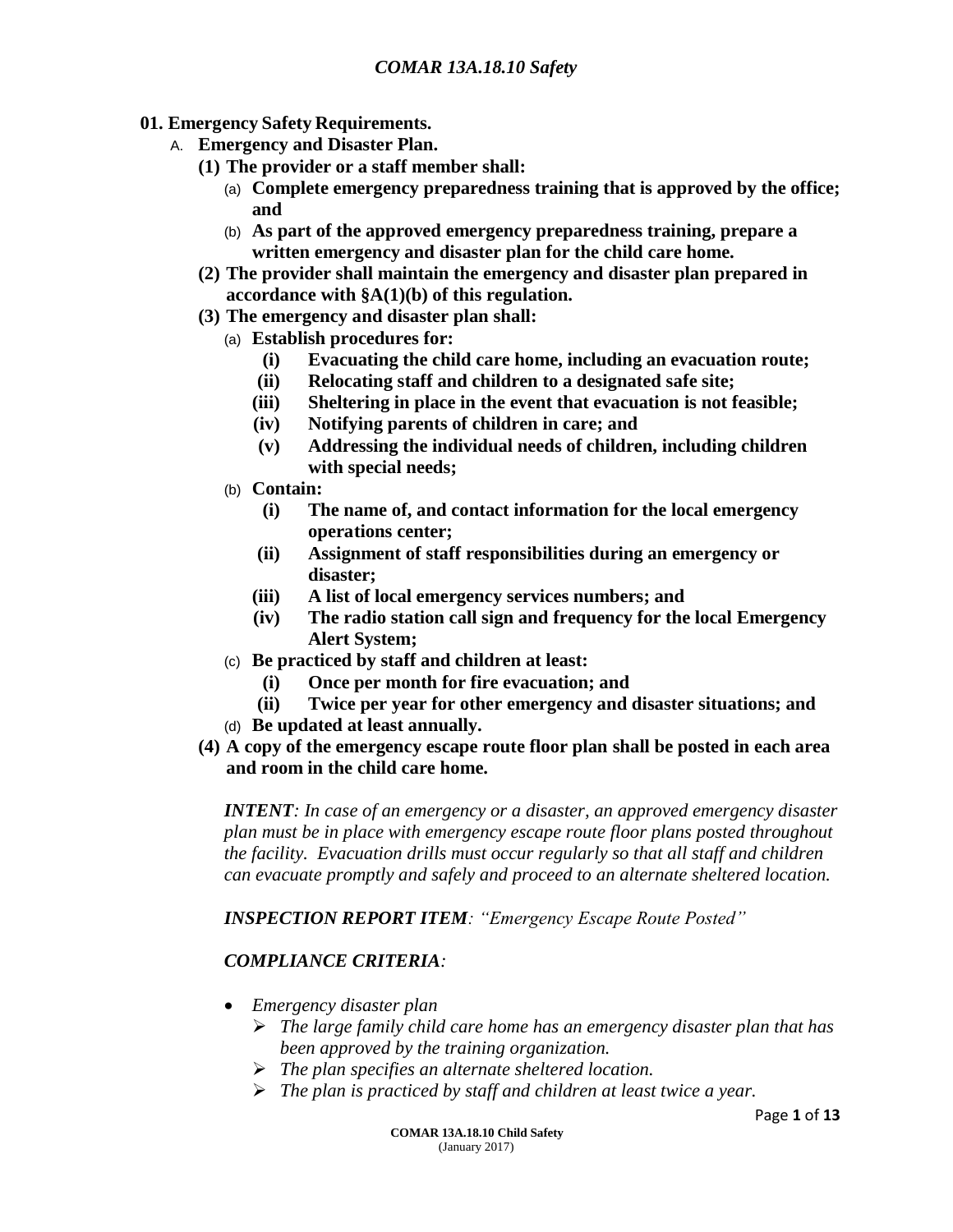- *Fire evacuation plan*
	- *Fire evacuation escape route is posted.*
	- *A written log or similar document is maintained that records the date and time of each fire evacuation drill.*
	- *Fire evacuation drills occur at least monthly.*

#### *ASSESSMENT METHOD:*

- *Verify that the large family child care home has an approved emergency plan that is signed by the training organization.*
- *Observe to determine if the fire evacuation route is posted.*
- *Review facility records for evidence that disaster and fire evacuation drills are practiced as required.*

*Note: See sample log to document fire evacuation drills, "Fire Drill Record".*

- **(5) Each staff member shall be oriented to the contents of the written emergency and disaster plan required at §A(2) of this regulation.**
- **(6) In the event of a declared emergency, the provider shall be prepared to respond as directed by the local emergency management agency through sources of public information.**
- **(7) During an emergency evacuation or practice, a staff member shall take attendance records out of the child care home and determine the presence of each child currently in attendance.**

*INTENT: Facility staff must be able to verify after a facility evacuation that all children in attendance are present and accounted for.* 

*INSPECTION REPORT ITEM: "Emergency Safety Requirements"*

*COMPLIANCE CRITERIA: During each facility evacuation, a staff member brings along the current child attendance record.*

*ASSESSMENT METHOD: Observe an evacuation to determine if attendance records are brought along. If observation of an evacuation is not possible, interview facility staff as necessary to determine if the records are brought along.*

- B. **If the child care home is included within a comprehensive emergency and disaster plan, the provider shall ensure that:**
	- (1) **The comprehensive plan contents meet all emergency and disaster plan requirements set forth at §A(2)(a) and (b) of this regulation; and**
	- (2) **A copy of the comprehensive plan is available to all staff members.**
- C. **A provider shall post, immediately accessible to each telephone in the child care home, a notice stating the:**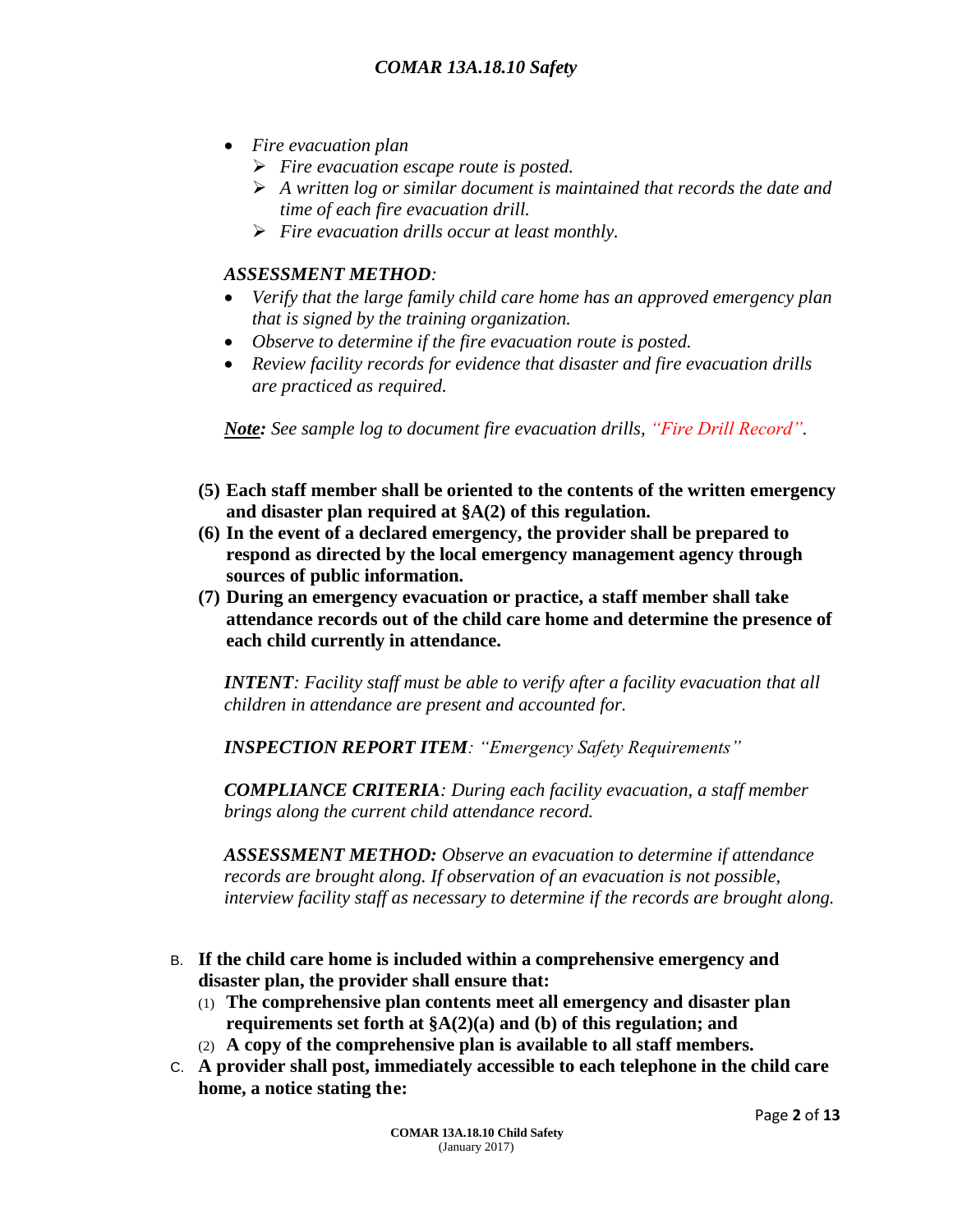- **(1) 9-1-1 emergency telephone number to summon fire, police, and rescue services;**
- **(2) Child care home's name, address, and telephone number;**
- **(3) Telephone number of the protective services unit of the local department of social services;**
- **(4) Telephone number of a poison control center;**
- **(5) Name and telephone number of the local health department or a physician to consult about issues regarding health and illnesses;**
- **(6) Name and telephone number of the available adult as required by COMAR 13A.18.08.02D; and**
- **(7) Telephone number of the office.**

*INTENT: Written emergency contact information must be posted by each telephone so that it is immediately available for reference by facility staff in the event of an emergency.*

*INSPECTION REPORT ITEM: "Emergency Contact Information"*

*COMPLIANCE CRITERIA: The required contact information is posted by each telephone, easily visible, and legible.*

*ASSESSMENT METHOD: Observe to determine if and where the required information is posted.* 

*Note: See sample emergency contact information form, "Facility and Other Emergency Numbers".*

#### **02. First Aid and CPR.**

- A. **At all times, including during an off-site activity, at least one family child care teacher or the provider shall be present who holds a current certificate indicating successful completion of approved:**
	- **(1) Basic first aid training through the American Red Cross, or a program with equivalent standards, which is appropriate to all child age groups for which the child care home is approved; and**
	- **(2) Cardiopulmonary resuscitation (CPR) training through the American Heart Association, or a program with equivalent standards, which is appropriate to all child age groups for which the child care home is approved.**

*INTENT: A large family child care home must be prepared at all times to give appropriate emergency assistance to a child in care who becomes injured or needs resuscitation.*

*INSPECTION REPORT ITEM: "First Aid and CPR"*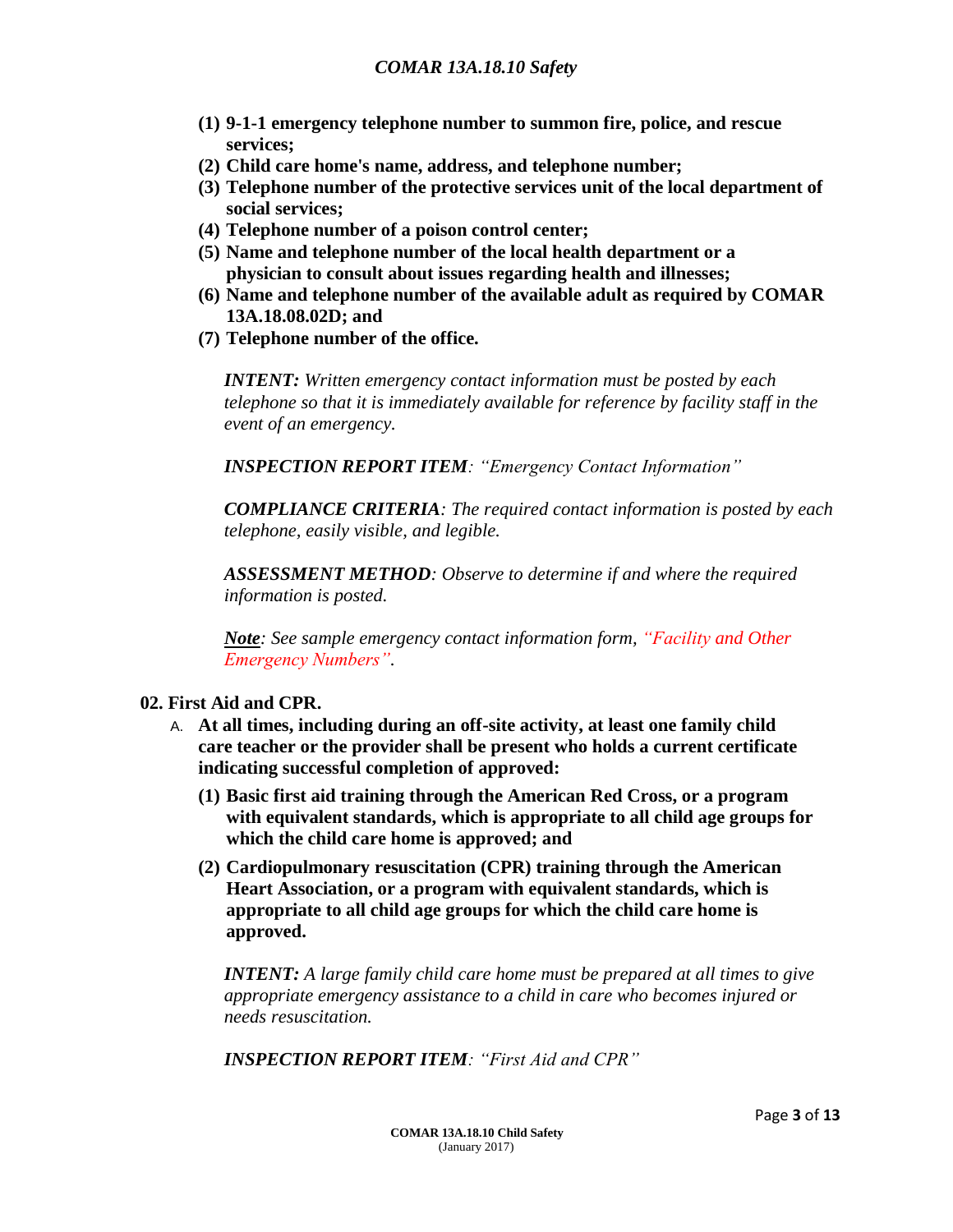#### *COMPLIANCE CRITERIA:*

- *There is at least one child care employee present at all times who is currently certified in approved first aid and CPR. (See list of approved sources under Notes below).*
- *Both certifications are appropriate to all ages of children approved for care in the center.*
- *The CPR certificate states "successful completion" of requirements.*

#### *ASSESSMENT METHOD:*

- *Identify the certified employee(s) present at the time of inspection and verify that both of the person's certifications are current and appropriate.*
- *Review the current staffing pattern and activity schedule to determine whether a properly certified employee is present at all other times (including during off-site activities).*

#### *Notes:*

*The approved first aid and CPR certification sources shown below were current as of the date this Manual was completed. It is possible that additional certification sources may have been approved since then. If an operator is considering enrolling one or more employees in a first aid or CPR course that is certified by a source not listed below, the operator should first check with the OCC Regional Office to determine if that source is approved by OCC.*

- *First aid training – currently approved certification sources include the following:*
	- *American Lifeguard Association*
	- *American Red Cross*
	- *American Safety and Health Institute*
	- *Anne Arundel Community College*
	- *E.M.S Safety Services*
	- *EMT Certification*
	- *Medic First Aid*
	- *National Safety Council*
	- *URSUS Lifesavers and Aquatics*
- *CPR training – currently approved certification sources include the following:*
	- *American Heart Association*
	- *American Lifeguard Association*
	- *American Red Cross*
	- *American Safety and Health Institute*
	- *E.M.S. Safety Services*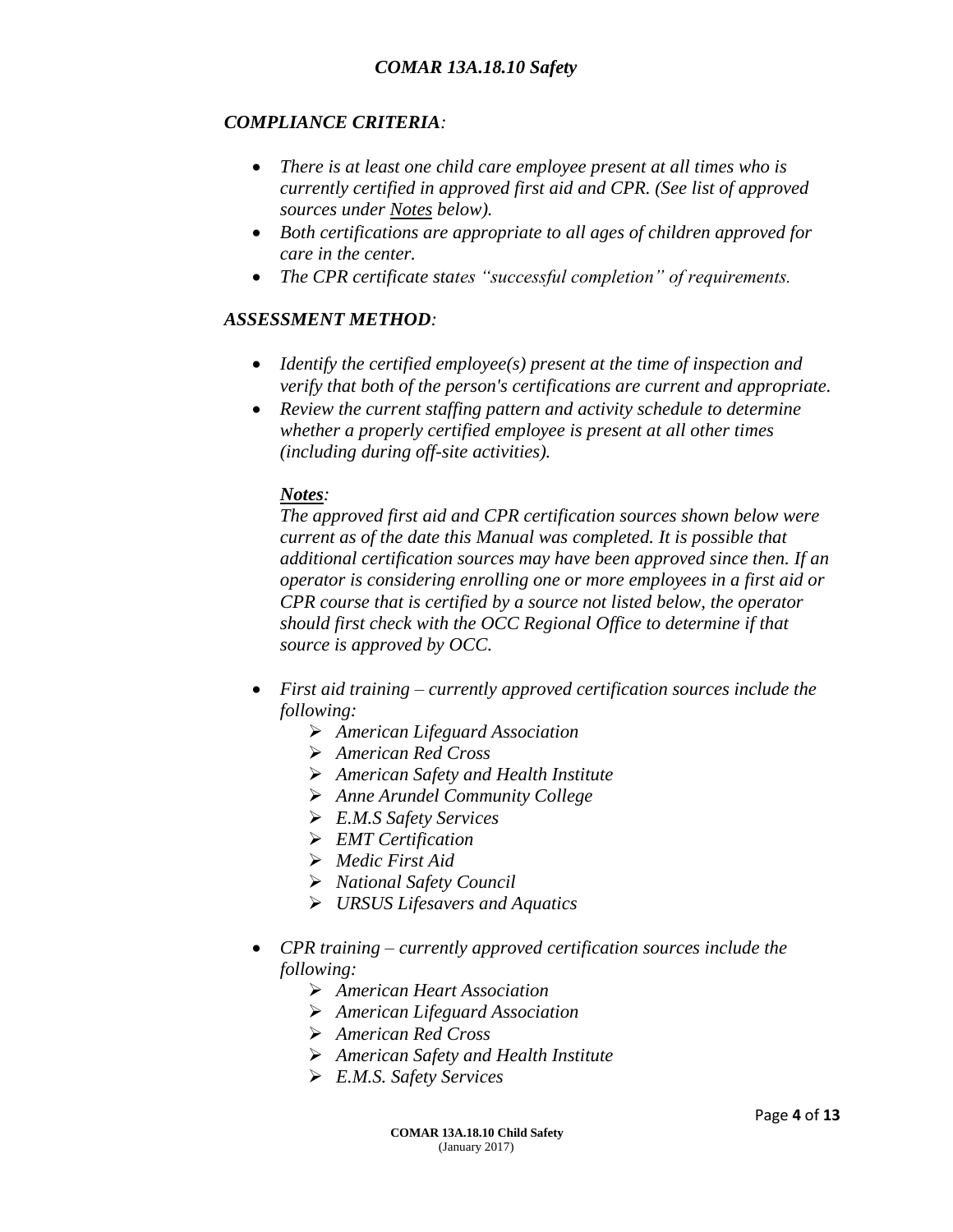- *EMT Certification*
- *Medic First Aid*
- *National Safety Council*
- *URSUS Lifesavers and Aquatics*

*See a composite list of "Approved CPR/First Aid Training".*

#### B. **Whenever a child in care is present, there shall be at least one staff member, or the provider, present who is currently certified in approved first aid and CPR as specified at §A of this regulation.**

*INTENT: Larger numbers of children increase the likelihood that two or more children may experience an emergency at the same time; therefore, it is necessary to have a sufficient number of properly certified staff present to ensure that multiple emergencies can be attended to immediately.*

*INSPECTION REPORT ITEM: "First Aid and CPR"*

*COMPLIANCE CRITERIA: In a large family child care home at least one properly certified staff member must be present.*

*ASSESSMENT METHOD: After identifying the certified staff member(s), observe to verify that the required ratio is met. If observation is not possible, review the staffing pattern and activity chart to verify that the required ratio is met.*

C. **Whenever a child in care is being transported under child care home auspices to or from the child care home, there shall be at least one adult present in the vehicle who is currently certified in approved CPR and first aid. This requirement may be met by the driver of the vehicle.**

*INTENT: The greater the number of active preschoolers, the greater the chance of an accidental child injury. The presence of a properly certified adult allows the child to be attended to immediately while the other adult maintains supervision of the other children.*

*INSPECTION REPORT ITEM: "First Aid and CPR"*

*COMPLIANCE CRITERIA: There is at least one properly certified adult present as required when children are in care and are being transported.*

*ASSESSMENT METHOD: Review facility records (staffing pattern, activity schedule, personnel list, CPR/First Aid certifications, etc.) and interview staff as necessary to determine the assignment of properly certified staff to transportation events involving more than eight more preschoolers.*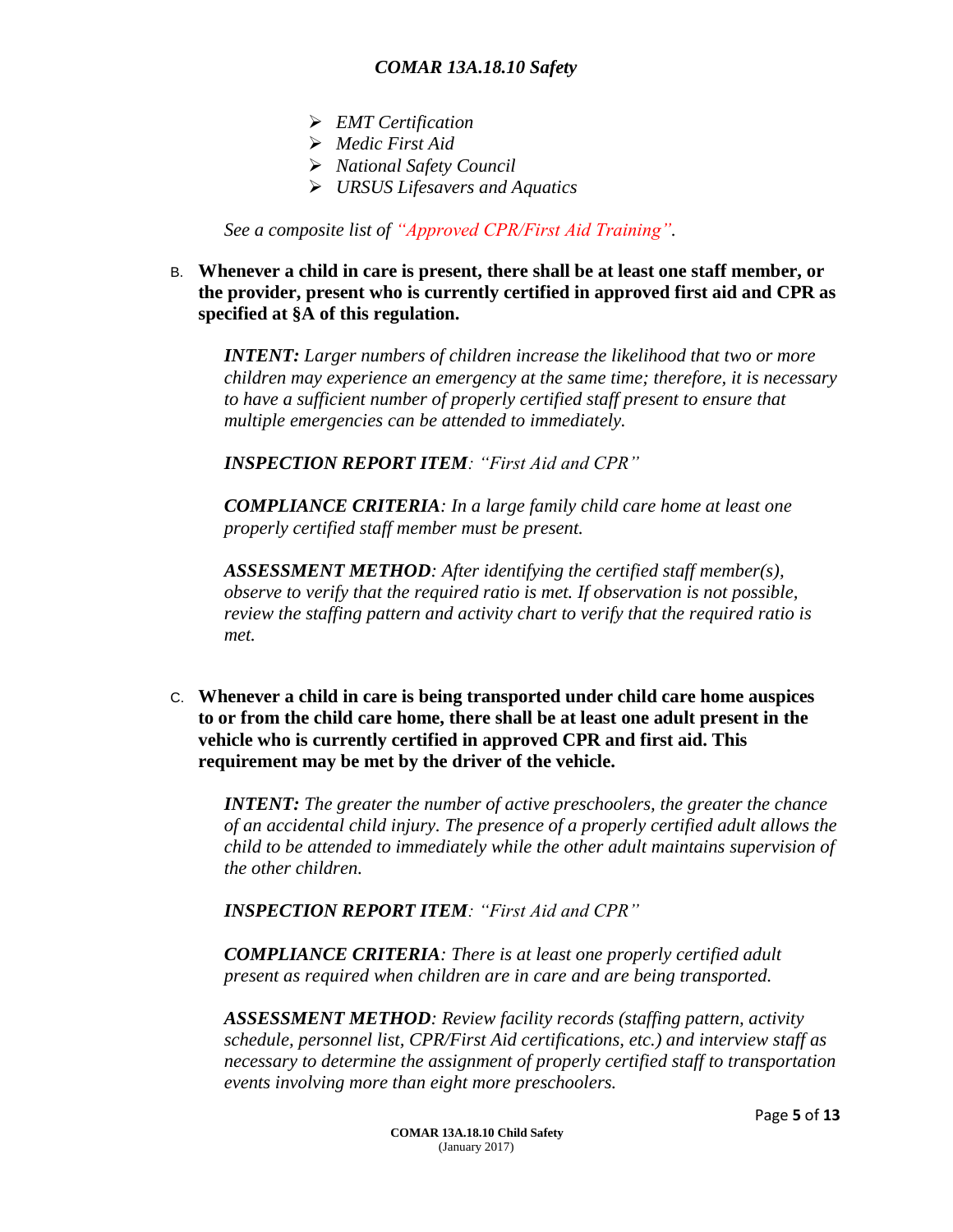*Note: Whenever a CPR/first aid-certified adult is required to be present in the vehicle, there should also be a properly equipped first-aid kit in the vehicle.*

- D. **Section §C of this regulation shall not apply if the driver of the vehicle is a parent of a child in care who is designated by the provider to assist in transporting children in care.**
- E. **A provider shall maintain first aid supplies as required by the office, conveniently accessible for each group of children at the child care home and at an off-site activity.**

*INTENT: There must be an adequate supply of appropriate first aid supplies immediately available at all times for use in the event of injury to a child.*

*INSPECTION REPORT ITEM: "First Aid and CPR"*

#### *COMPLIANCE CRITERIA:*

- *There is a first aid kit maintained at the large family child care home which contains all items required by the office and which is readily accessible to child care home staff.*
- *Either this kit is portable for off-site activity use, or there is another similarly equipped kit for off-site use.*

#### *ASSESSMENT METHOD:*

- *Observe to verify the existence of the first aid kit, the appropriateness of its contents, and its accessibility to child care home staff.*
- *If a similar kit is maintained for off-site use, conduct similar observations with regard to that kit.*

#### *Notes:*

- *Items required by the office are specified in the "First Aid Supply List".*
- *Syrup of ipecac should not be maintained at the facility and may not be given to a child to encourage vomiting after swallowing a poisonous substance. Vomiting will usually not help a child who may have been poisoned. Also, syrup of ipecac may interfere with the effectiveness of other anti-poisoning treatments currently used in many hospital emergency rooms.*
- *If a child ingests a toxic substance, child care home staff should immediately call the Maryland Poison Control Center (1-800-222-1222).*
- *If a child is convulsing, has stopped breathing, or has become unconscious, the provider's staff should immediately call 911.*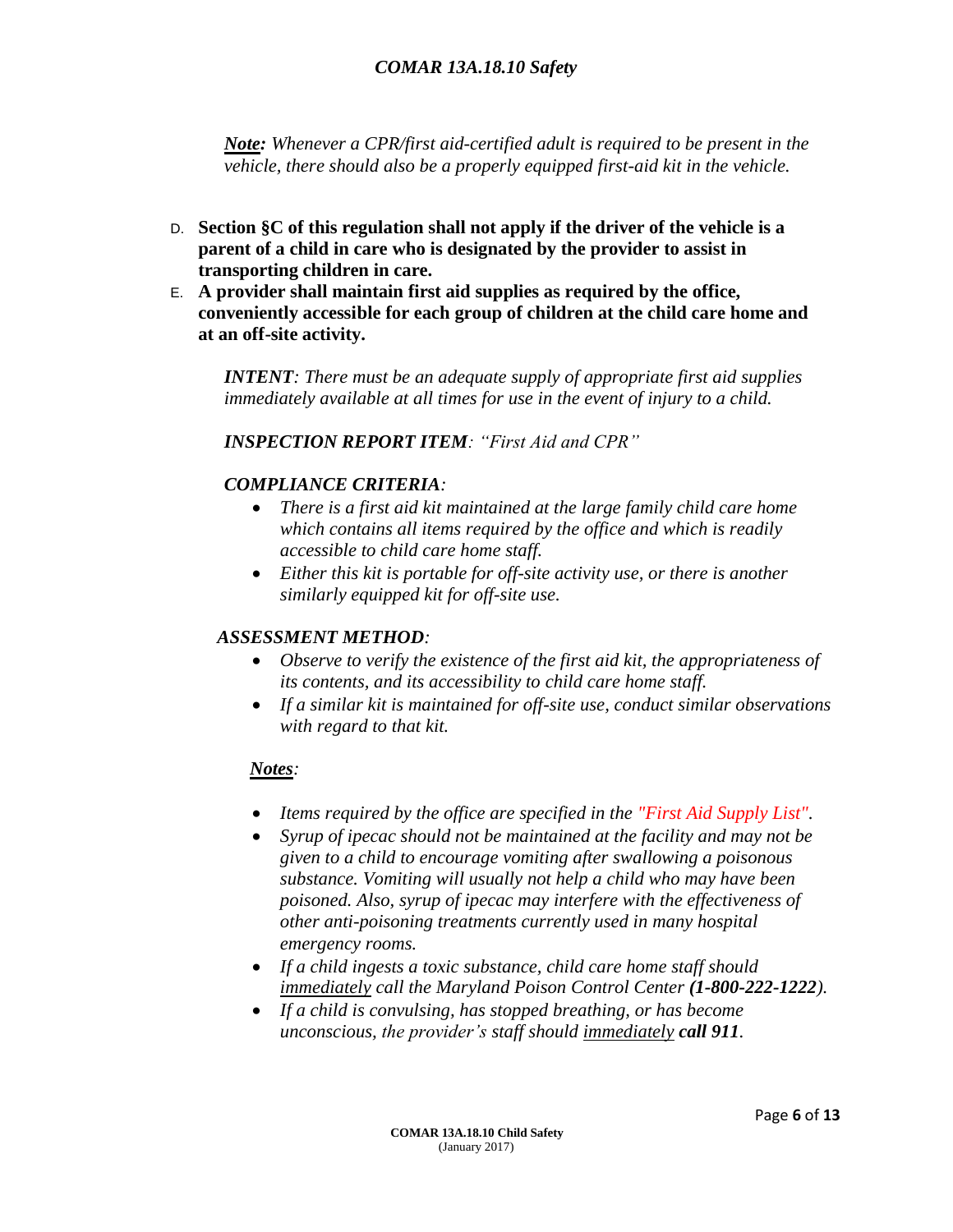**03. Safe Use of Materials and Equipment.**

**The provider shall ensure that furnishings, activity materials, and equipment, whether intended for indoor use or outdoor use, are used:**

- A. **In a safe and appropriate manner by each staff member and each child in attendance; and**
- B. **As applicable, in accordance with manufacturer instructions or recommendations.**

*INTENT: To ensure safeguards and minimize injury to children in care, indoor and outdoor furnishings, activity materials, and equipment must be used in a safe manner according to manufacturer's instructions and recommendations.*

*INSPECTION REPORT ITEM: "Safe Use of Materials and Equipment"*

*COMPLIANCE CRITERIA: All indoor and outdoor furnishings, activity materials, and equipment are used by staff and children in a safe manner and in accordance with manufacturer's instructions and recommendations.*

*ASSESSMENT METHOD: Observe to determine if staff and children use indoor and outdoor furnishings, activity materials, and equipment in a safe manner and follow manufacturer's instructions and recommendations.*

*Note: For expanded information regarding playground safety, (including fall zones, swing spacing, potential head entrapment hazards, and playground maintenance), see "Playground Safety", and "Playground and Water Safety Guidelines".*

#### **04. Potentially Hazardous Items.**

A. **A provider shall store all potentially harmful items, including but not limited to the items described in §§B—E of this regulation, in locations which are inaccessible to children in care.**

*INTENT: To help protect children in care from accidental harm, the provider must ensure that they do not have access to potentially hazardous items.*

*INSPECTION REPORT ITEM: "Potentially Hazardous Items"*

*COMPLIANCE CRITERIA: If kept in or near the approved child care area, potentially hazardous items such as, but not limited to, the items cited in §B-E of this regulation are stored in a way that prevents each child in care from gaining access to them.*

*ASSESSMENT METHOD: Observe how and where potentially harmful items are stored to determine if they are accessible to any child.*

*Note: Potentially harmful items may not be stored on or with children's equipment or activity Items.*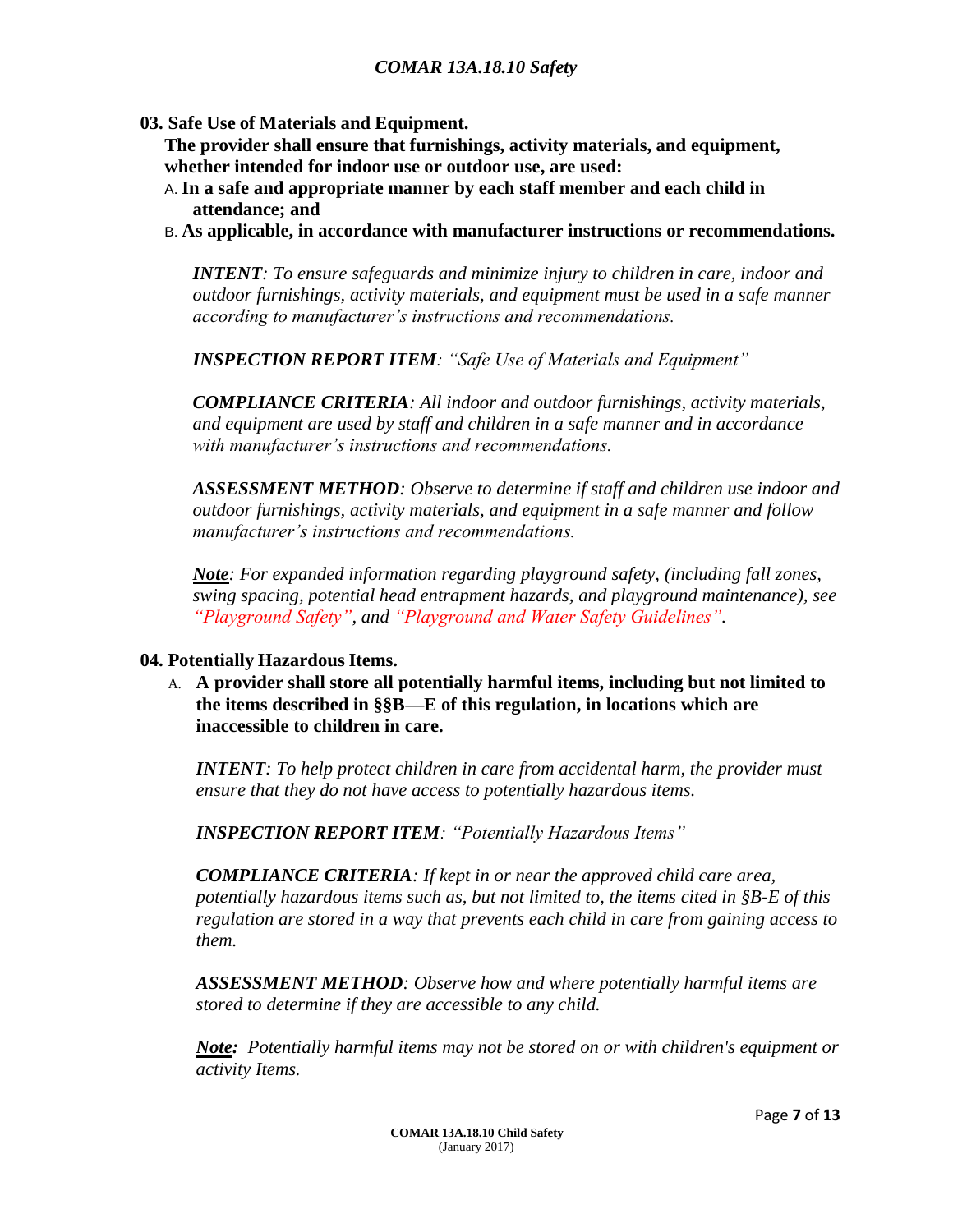B. **Petroleum and flammable products shall be stored in an approved manner.**

*INTENT: Flammable products are an obvious source of risk and must be stored properly to prevent accidental injury or death. They must be secured from child access at all times.*

*INSPECTION REPORT ITEM: "Potentially Hazardous Items"*

*COMPLIANCE CRITERIA: All petroleum and flammable products are stored in appropriate containers that are secured from access by children.*

*ASSESSMENT METHOD: Observe how and where petroleum and flammable products are stored.*

*Note: Questions related to appropriate containers and locations for storing petroleum and flammable products should be directed to the local fire authority.*

C. **Cleaning and sanitizing agents and poisonous products shall be stored apart from food and beverages.**

*INTENT: Cleaning agents and other toxic substances are an obvious source of risk and must be stored properly to prevent accidental poisoning. They must be kept apart from food and beverages and secured from child access at all times.*

*INSPECTION REPORT ITEM: "Potentially Hazardous Items"*

*COMPLIANCE CRITERIA: All cleaning agents and poisonous products are stored away from food, in original labeled containers, and out of the reach of children.*

*ASSESSMENT METHOD: Observe how and where cleaning agents and other toxic substances are stored.*

D. **Containers of poisonous products may not be kept on the premises unless they are labeled clearly as to nature, content, and approved purposes.**

*INTENT: Toxic products and substances are prohibited from the premises unless they are clearly and specifically labeled.*

*INSPECTION REPORT ITEM: "Potentially Hazardous Items"*

*COMPLIANCE CRITERIA: Each container of a toxic product or substance that is present is legibly labeled as to nature, content, and approved purposes*

*ASSESSMENT METHOD: Determine if toxic products are maintained on-site. If they are, observe their containers to determine if and how they are labeled.*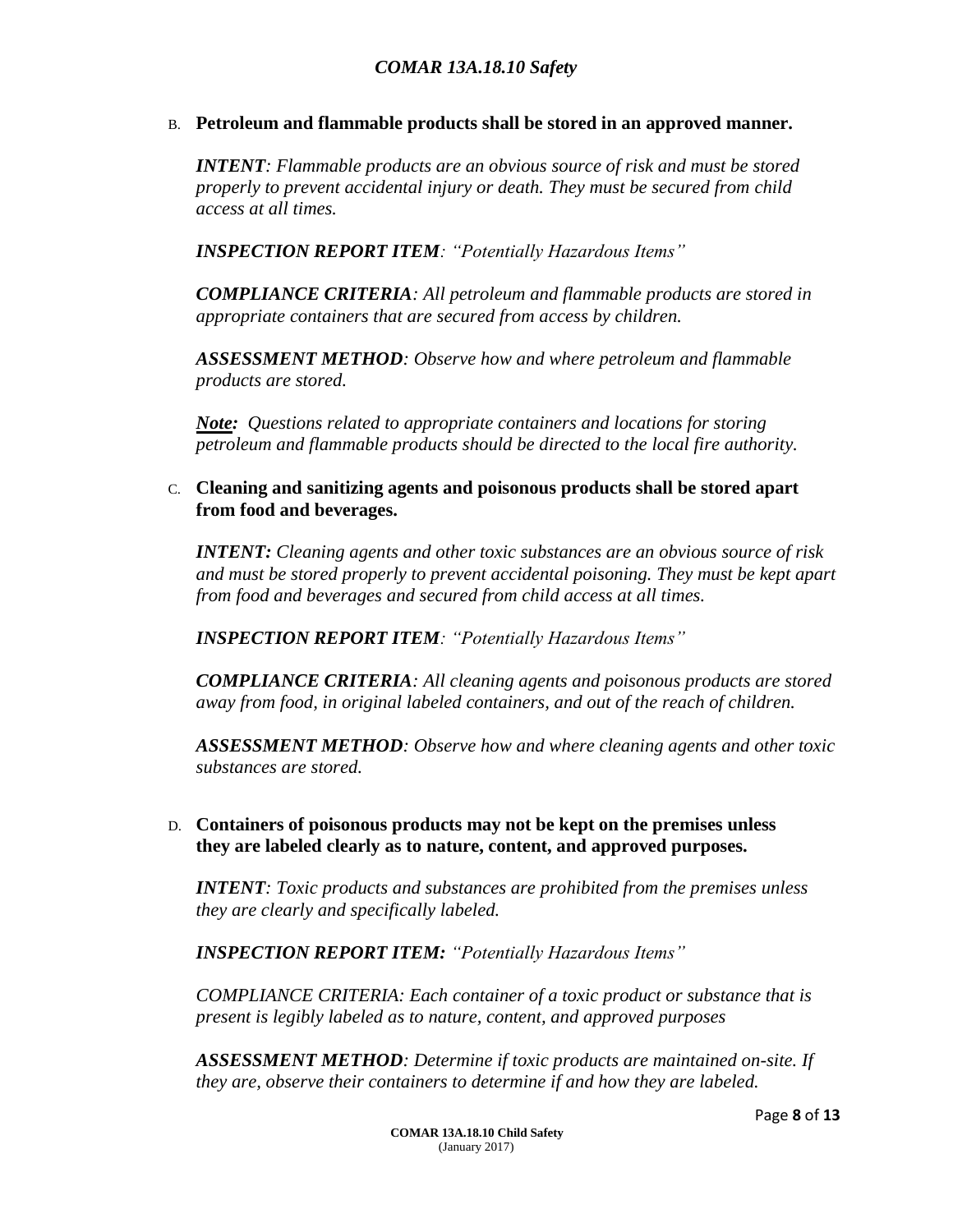- E. **A pesticide may be used only if it is:**
	- **(1) Approved by the U.S. Environmental Protection Agency;**
	- **(2) Used according to the manufacturer's instructions;**
	- **(3) Used only when children are not in care; and**
	- **(4) Stored apart from food, beverages, and cleaning agents.**

*INTENT: Pesticides are extremely toxic substances that present an obvious risk to safety and health. They are prohibited from the facility unless EPA-approved and used as directed by the manufacturer. A pesticide may never be used when children in care are in attendance. All pesticides must be stored separately, and must be secured from access by children.*

*INSPECTION REPORT ITEMS: "Potentially Hazardous Items"*

#### *COMPLIANCE CRITERIA:*

- *No pesticide is used or present unless it is EPA-approved.*
- *A pesticide is used only when no children are in attendance.*
- *Any pesticide maintained on-site is stored apart from all food, beverages, and related preparation or service items (pots and pans, dishes, utensils, etc.) and apart from all chemical products such as cleaning agents.*
- *Any pesticide maintained on-site is stored away from approved care areas and in a manner that secures it from access by children.*

#### *ASSESSMENT METHOD:*

- *Interview the Director and facility staff as needed to determine if, how, and when pesticides are used.*
- *Observe to determine if, how, and where pesticides are stored.*

#### **F. If a firearm is maintained in the child home, the firearm shall be kept:**

**(1) In a location not used by children in care; and** 

**(2) Unloaded and partially disassembled in a locked container with ammunition stored in its own separate locked container.**

*INTENT: Unless the facility is housed within a private dwelling, the presence of a firearm anywhere on the premises is strictly prohibited. In a residence-based small center or large family child care home, a firearm may not be located anywhere in the approved care area. It must be stored in a manner that secures it from unauthorized access and prevents it from being accidentally discharged.*

*INSPECTION REPORT ITEM: "Potentially Hazardous Items"*

#### *COMPLIANCE CRITERIA:*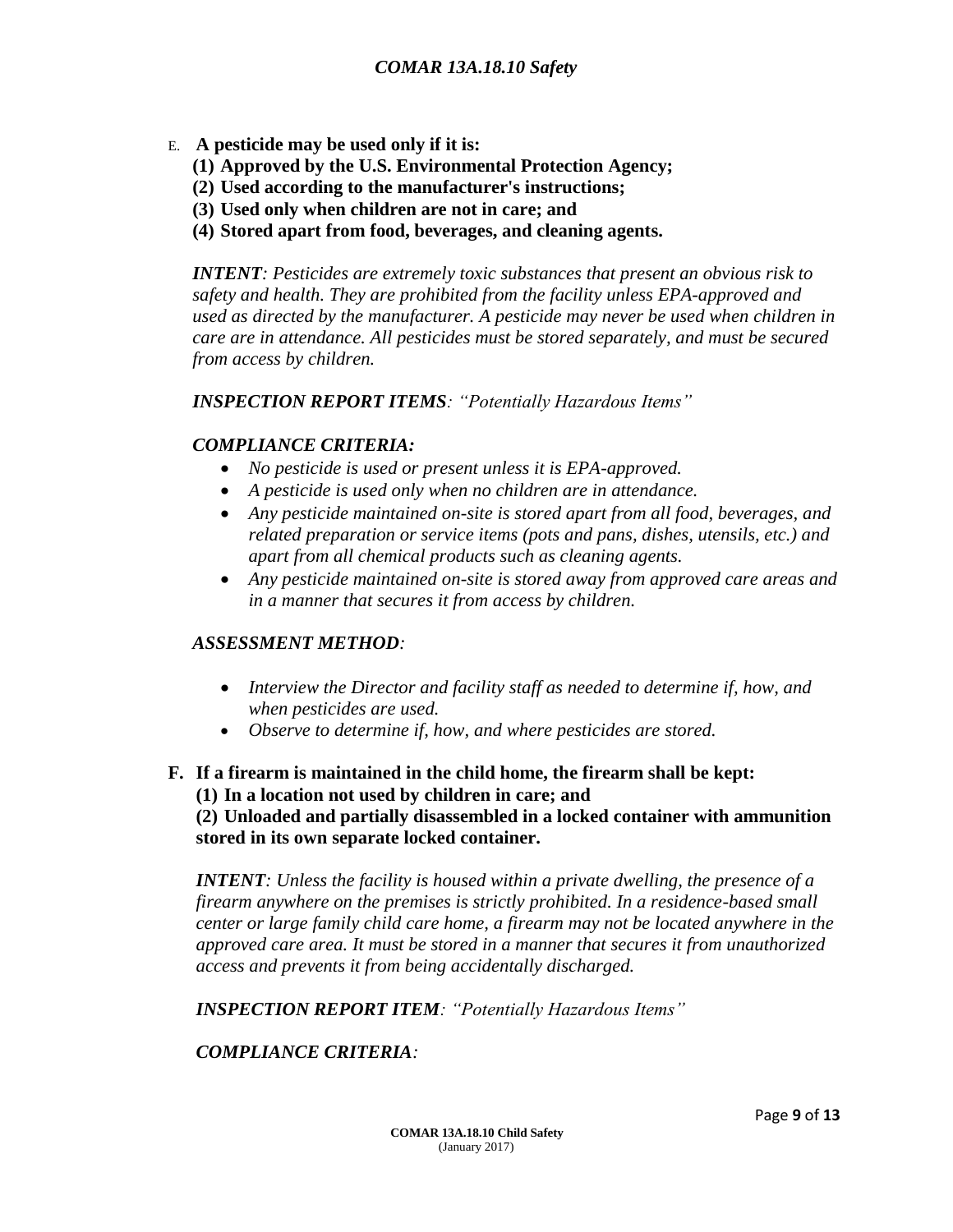- *No firearm is present on the premises of a facility that is not a residencebased small center or large family child care home.*
- *If a firearm is maintained on the premises of a residence-based small center, it is unloaded, partially disassembled, and kept in a locked container that is outside of the approved care area of the residence.*
- *Ammunition is stored apart from the firearm and is kept in a locked container that is also located away from the approved care area.*

#### *ASSESSMENT METHOD:*

- *In any facility, ask the Director if there is a firearm on the premises.*
- *In a residence-based small center or large family child care home, if the operator or Director reports that a firearm is present, interview the person to determine how and where the firearm and its ammunition are stored.*
- G. **Whenever a child younger than 5 years old is in care, the provider shall ensure that:**
	- **(1) All electrical sockets within reach of the child are plugged or capped as required by the applicable fire code;**

*INTENT: To prevent inquisitive young children from serious injury or death from electrical shock, each electrical socket within reach of any child under 5 years-old must be suitably capped or covered.*

*INSPECTION REPORT ITEM: "Potentially Hazardous Items"*

*COMPLIANCE CRITERIA: Each electrical socket within reach of any child under 5 years old is capped or covered.*

*ASSESSMENT METHOD: Observation of each socket in each area approved for care of children less than 5 years old.*

- **(2) Suitable protective barriers are placed at locations accessible and potentially hazardous to the child; and**
- **(3) Child-proof devices are placed on cabinets and drawers that contain items potentially hazardous to the child.**
- H. **Window Coverings. A window covering installed;**
	- **(1) Before October 1, 2010, shall not have unsecured cords, beads, ropes, or strings that are accessible to a child in care; or**
	- **(2) On or after October 1, 2010, shall be cordless.**

*INTENT: To eliminate the choking hazard presented by unsecured cords, beads, ropes, or strings that may be attached to window coverings, such hazardous items must be secured, if present in the child care facility.*

*INSPECTION REPORT ITEM: "Potentially Hazardous Items"*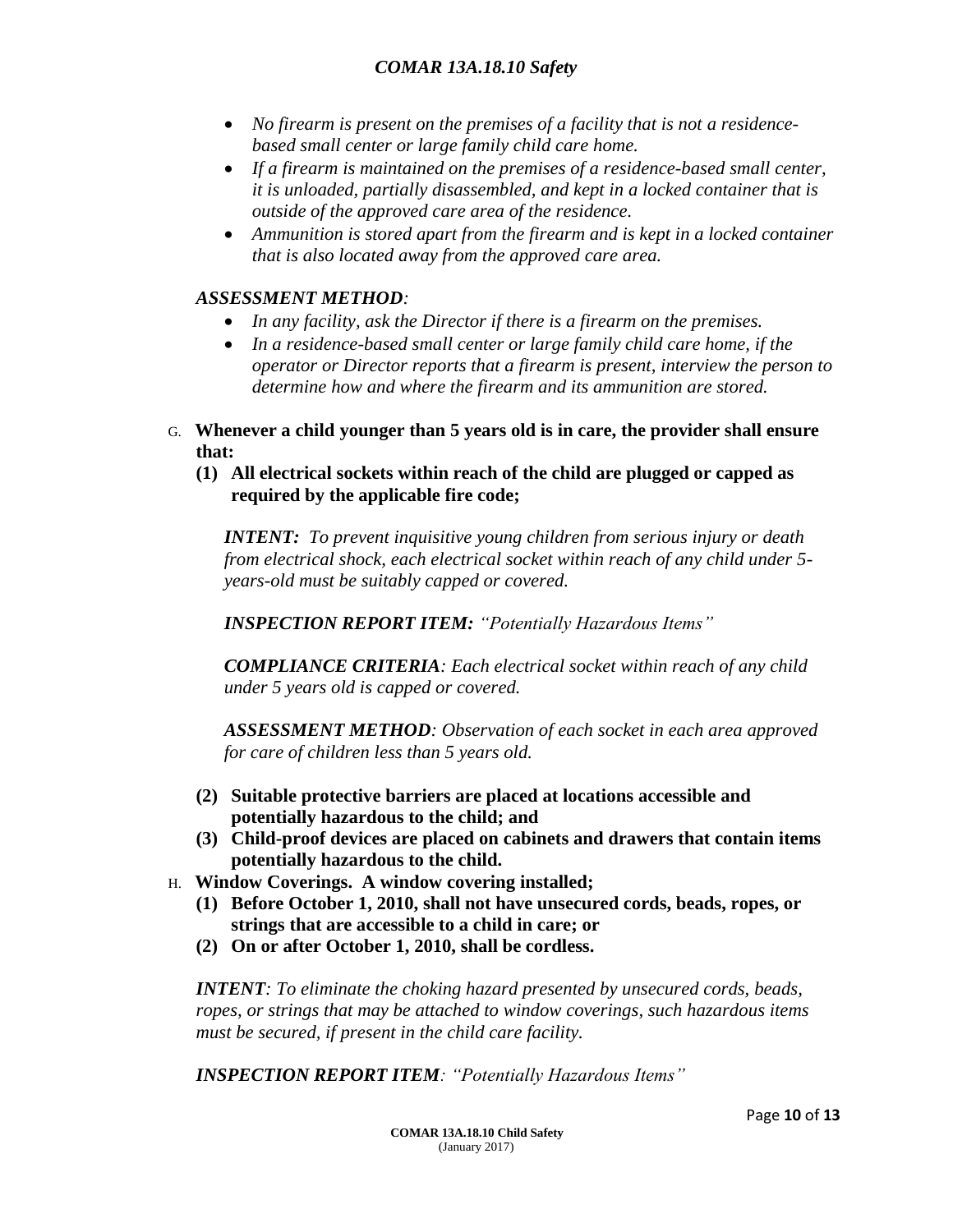#### *COMPLIANCE CRITERIA:*

- *There are no unsecured cords, beads, ropes, or strings attached to window coverings in the child care facility.*
- *All window coverings installed after October 1, 2010 are cordless.*

#### *ASSESSMENT METHOD:*

- *Observe all window coverings to determine if any cords, beads, ropes, or strings attached to window coverings are secured.*
- *Observe all window coverings installed after October 1, 2010 to determine if they are cordless.*

*Note: For examples of securing window coverings see "Window Covering Guidelines"*

#### **05. Rest Time Safety**

- **A. Unless specified otherwise in writing by the child's physician, a child who:**
	- **(1) Cannot roll over without assistance shall be placed for sleep on the child's back; or**
	- **(2) Is younger than 12 months old but can roll over unassisted shall be placed for sleep on the child's back, but may be allowed to adopt whatever position the child prefers for sleep.**

*INTENT: Young infants and children who cannot roll themselves over are at increased risk of smothering or Sudden Infant Death Syndrome (SIDS) if they are allowed to sleep on their stomachs; therefore, they must be placed on their backs for sleep.*

*INSPECTION REPORT ITEM: "Rest Time Safety"*

*COMPLIANCE CRITERIA: Unless the provider has written instructions to the contrary from a child's physician, each child is placed on his/her back for sleep if the child:*

- *Is younger than 12-months-old, or*
- *Cannot roll over without assistance.*

*ASSESSMENT METHOD: Observe the sleep position of each child who is less than 12-months-old or who cannot roll over without assistance. If observation is not possible, interview facility staff to determine how children are placed for sleep.*

**B. Unless the need for a positioning device is specified in writing by a child's physician, a restricting device of any type may not be applied to a resting child.**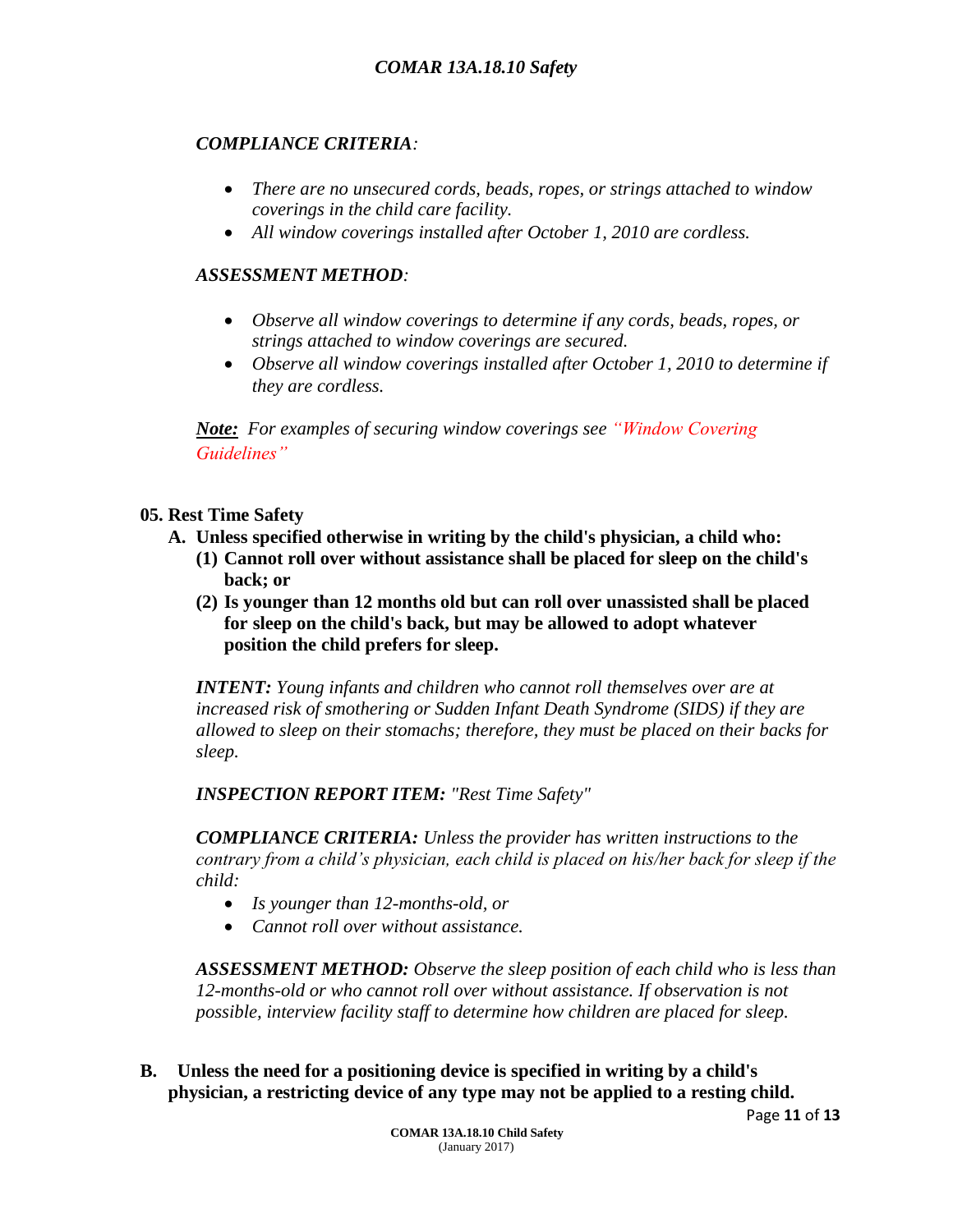*INTENT: Any device that restricts a child's movement during sleep is a potential safety hazard for the child and is prohibited unless medically required.*

*INSPECTION REPORT ITEM: "Rest Time Safety"*

*COMPLIANCE CRITERIA: A movement-restricting positioning device is not used with any resting child without written authorization from the child's physician.*

*ASSESSMENT METHOD: Observe resting children to determine if any restrictive device is being used. If such a device is in use, review the applicable child's facility record to determine if written medical authorization is present.*

*Note: OCC construes "portable crib" to mean only "non-full sized crib." Collapsible cribs (such as those with mesh siding) may not be used due to child safety risks.* 

#### **06. Transportation**

**A. Unless being transported in a registered school bus or contract motor coach, each child who is transported in a vehicle while in care shall be separately secured in a child car seat or seat belt which is appropriate for the child's age and weight, as specified by Maryland law.**

*INTENT: Whenever transporting children in vehicles other than a school bus or contract motor coach, the operator must ensure that each child is properly secured as required by Maryland's Child Passenger Safety Law.*

*INSPECTION REPORT ITEM: "Transportation"*

*COMPLIANCE CRITERIA: The vehicle used to transport children must be equipped with seat belts and age-appropriate car seats as specified by Maryland law (see Notes below).*

*ASSESSMENT METHOD: Observe the vehicle(s) used for transportation to ensure that seat belts and safety seats are present as required. As needed, interview facility staff to determine whether the seats and belts are used as required.*

#### *Notes:*

- *Maryland's Child Passenger Safety Law, §22-412 of the Transportation Article, Annotated Code of Maryland, requires that:*
	- *Each child must be secured in a child safety seat if the child:*
		- *Is younger than 6-years-old, regardless of the child's weight; or*
		- *Weighs 40 pounds or less, regardless of the child's age.*
	- *If the child is younger than 16-years-old and weighs more than 40 pounds, he or she must be secured in a child safety seat or seat belt.*